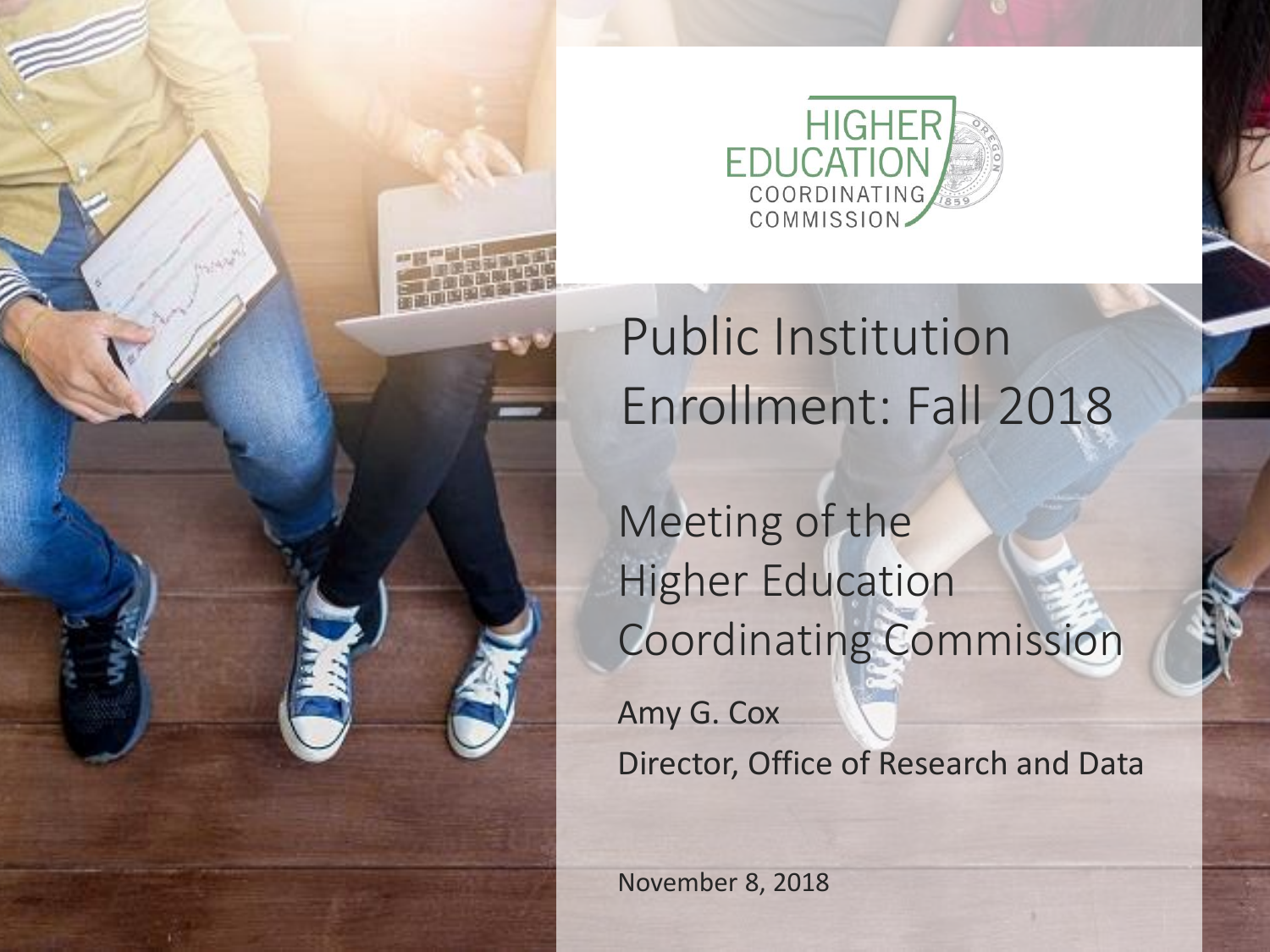# Fall 2018 enrollment fell slightly statewide

#### **Community college**

Statewide, the number of students fell 3.3 percent from 2017

Some colleges saw enrollment increases

The number of full-time equivalent students fell 3.6 percent from 2017, from 27,066 to 26,083

#### **Public university**

The number of students fell 1.4 percent from 2017

The number of full-time equivalent students fell 1.0 percent from 2017, from 82,857 to 82,015



**115,862**

**100,915**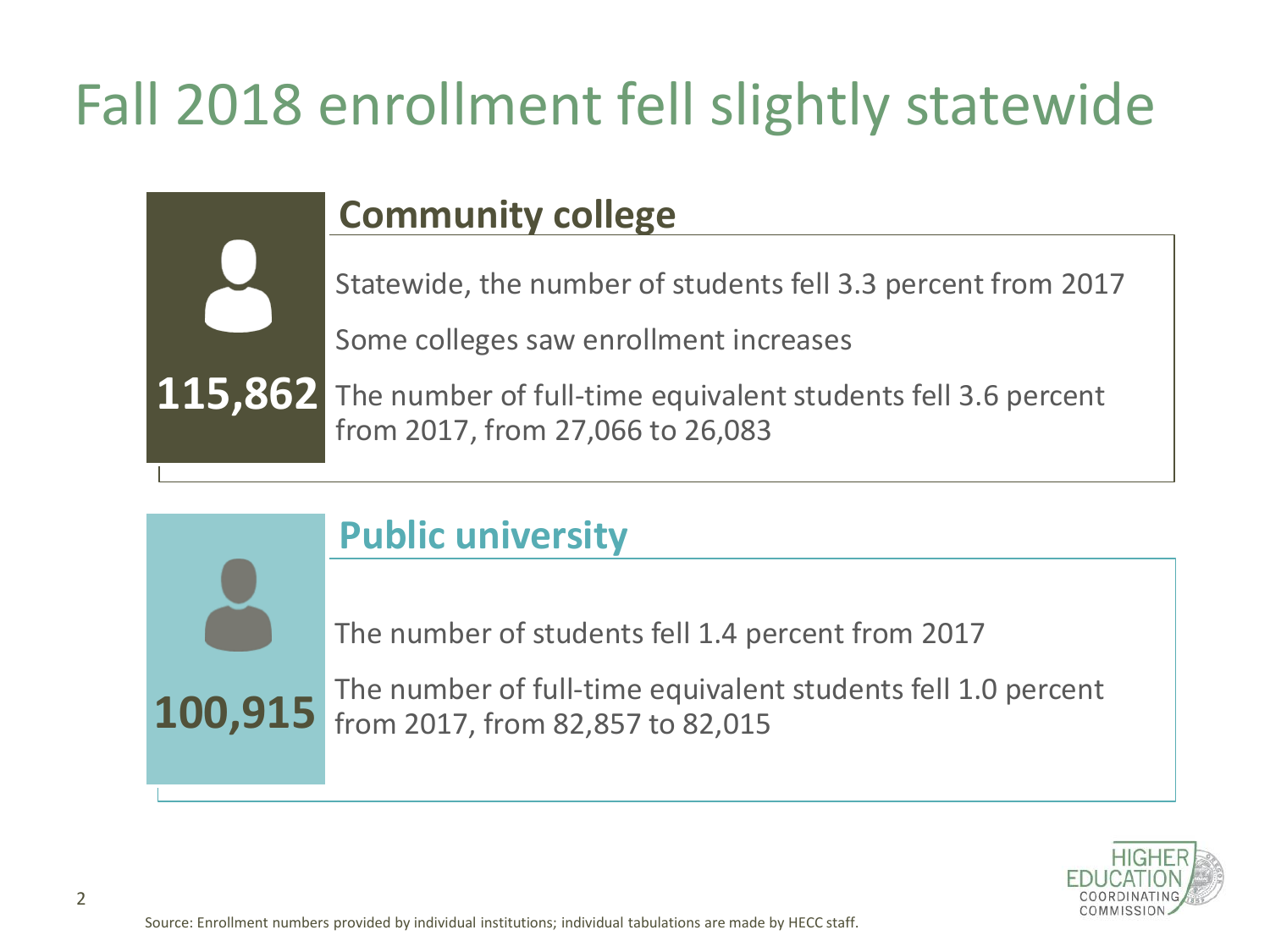## Community college fall enrollment: All students



Source: Enrollment numbers provided by individual institutions; individual tabulations are made by HECC staff.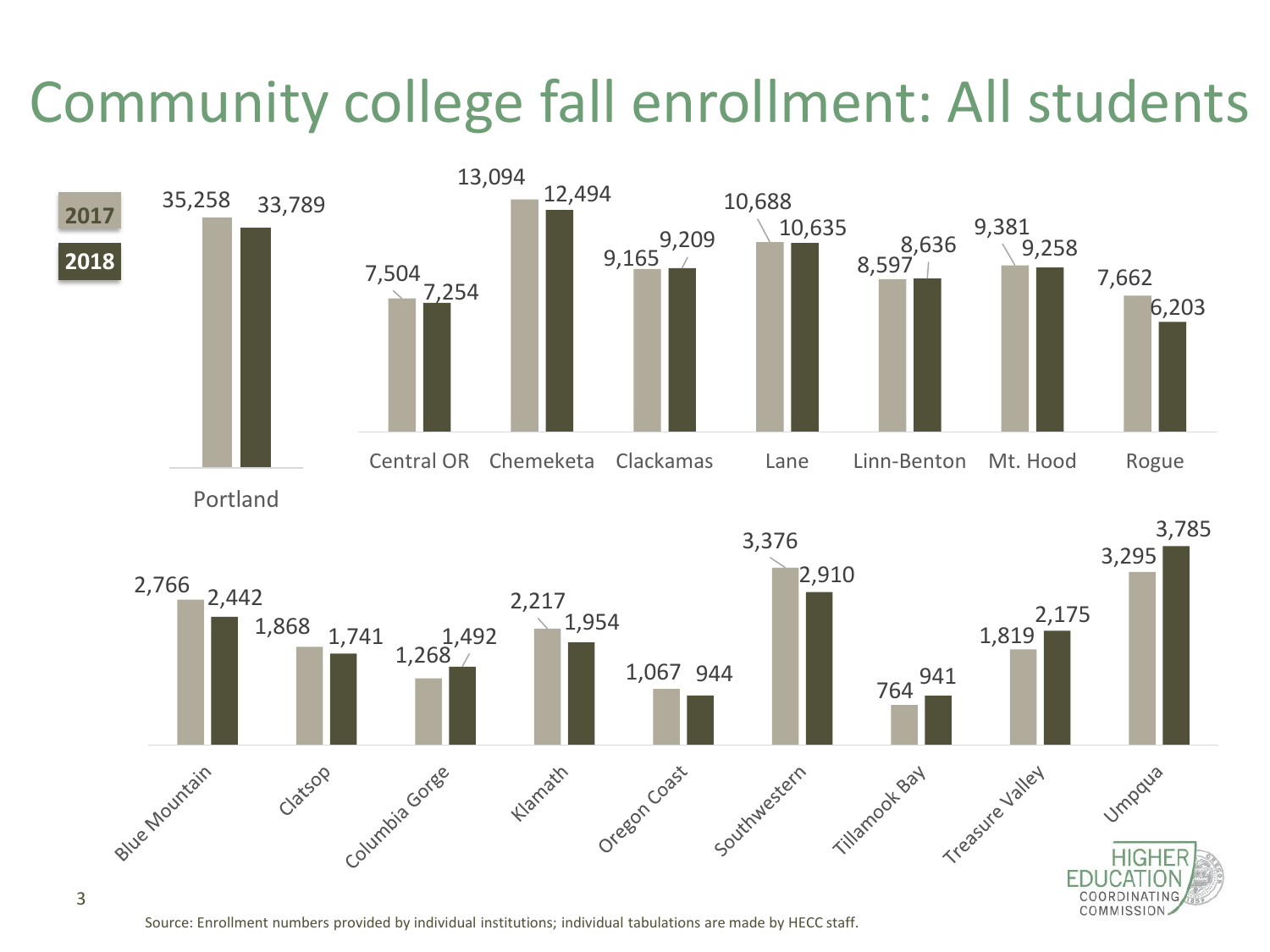## Public university fall enrollment: All students



Source: Enrollment numbers provided by individual institutions; individual tabulations are made by HECC staff.